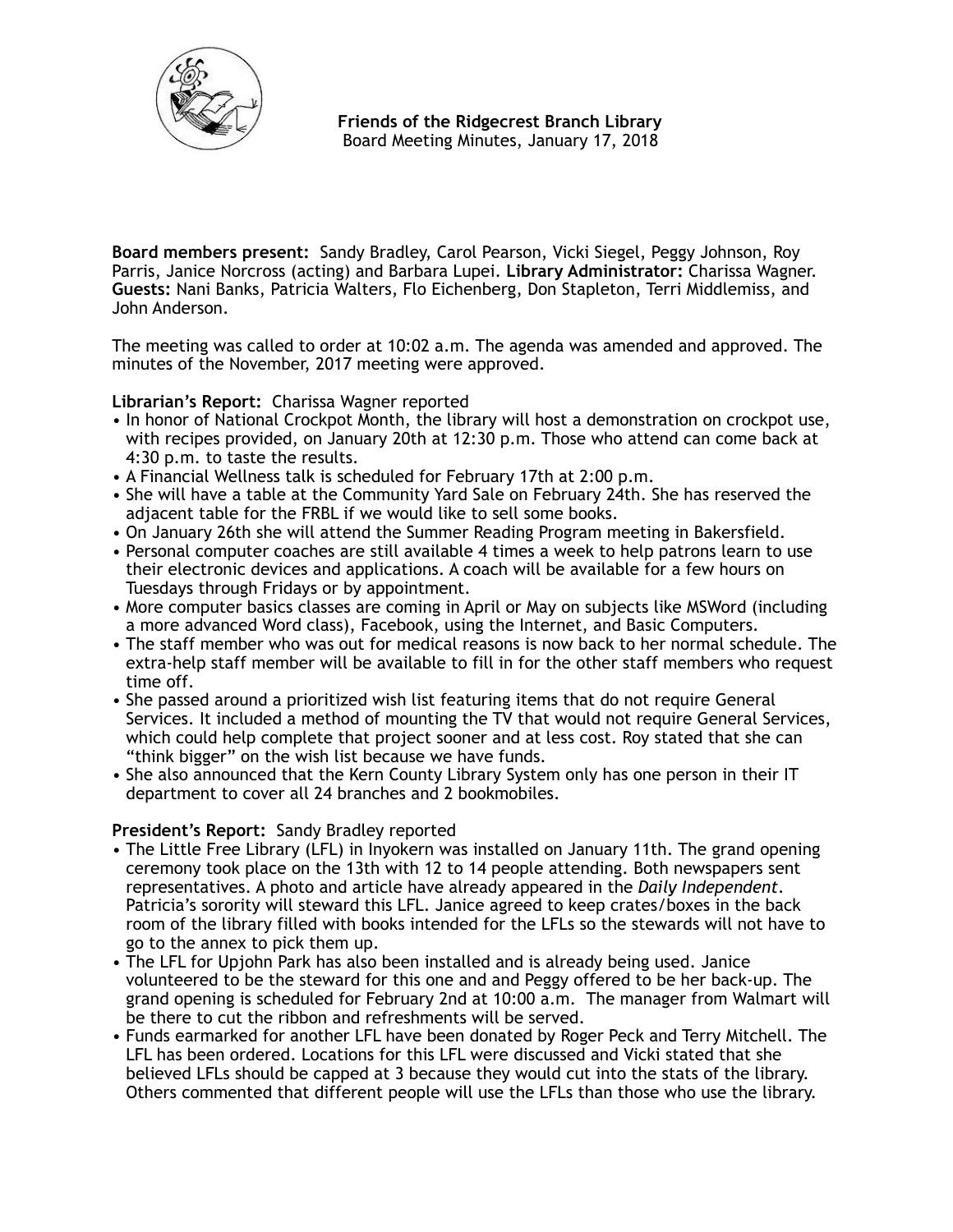The possibility of vandalism was brought up but most felt that we could solve those problems if they occur.

## **Treasurer's Report:** Sandy reported as acting Treasurer

- The special sale in December brought in \$1,118.15. About a third of that was from the collectibles.
- The Combined Federal Campaign (CFC) is now charging organizations \$355.00 to register. It is also harder to register through their new site. We barely raised more than that last year. It was decided not to participate this year, thought we could consider it again if they decide to pro-rate the fees depending on the size of the organization. Nani suggested a note in the newsletter to let the membership know.
- The year-end report and proposed budget will be presented at the February meeting as the statements needed were not available in time from Alta One Credit Union.

## **Vice-President, Membership Report:** Carol Pearson reported

- Since our last meeting there have been 5 new members and 9 renewals. She will be sending out reminders to people whose memberships are expiring.
- Nancy George's son said we could add her name to our supporters list in gratitude for the \$20K donated upon her death. Carol suggested we list it as "Nancy George Estate".
- Charissa also mentioned that she received a letter from a lawyer stating that Elizabeth Starr, sister of John Starr, left a portion of her estate to the Ridgecrest Branch Library. She will keep us posted as she gets more information. John was a dedicated and active member of the FRBL for many years. He last served as Treasurer.

# **Vice-President, Book Sales Report:** Acting V.P. Janice Norcross reported

- The spring sale, April 7th and 14th, will emphasize literature and paperback fiction with more space allotted to these items. There is a large back-log of these books taking up space. The sale dates have been approved by SSUSD.
- Volunteer badges have been suggested for use during the sales. Some attendees said they had badges they could donate.
- Three 10 ft tall bookcases have been donated for use at the annex.
- Shopper incentives have been discussed among sale volunteers. Some ideas were: raffle every hour for 2 free books or perhaps a \$5.00 Amazon gift certificate; and a t-shirt special, buy three get one free. The board left the decisions up to Janice as the sale manager.
- The frequency of culling of the salesroom was discussed. It was decided that every other week would be sufficient. It was noted that fewer thrift shops will take the culled book so they are harder to get rid of. Brian Wall is now helping with Monday stocking.
- Two more volunteers are pricing on Wednesdays.
- Little Free Libraries More children's books are needed. A post to Facebook was suggested to let people know what we need.

**Newsletter:** Deadline for next newsletter – January 26, 2018. Other articles planned include the results of the special sale, upcoming sale dates, the CFC decision, and the LFLs.

### **Old Business:**

**•** Changes to the board take effect at the end of this meeting.

 President: Sandy Bradley Treasurer: Nani Banks Secretary: Barbara Lupei VP Book Sales: Janice Norcross VP Membership: Carol Pearson Members-at-Large: Vicki Siegel, Peggy Johnson, and Patricia Walters

### **New Business:**